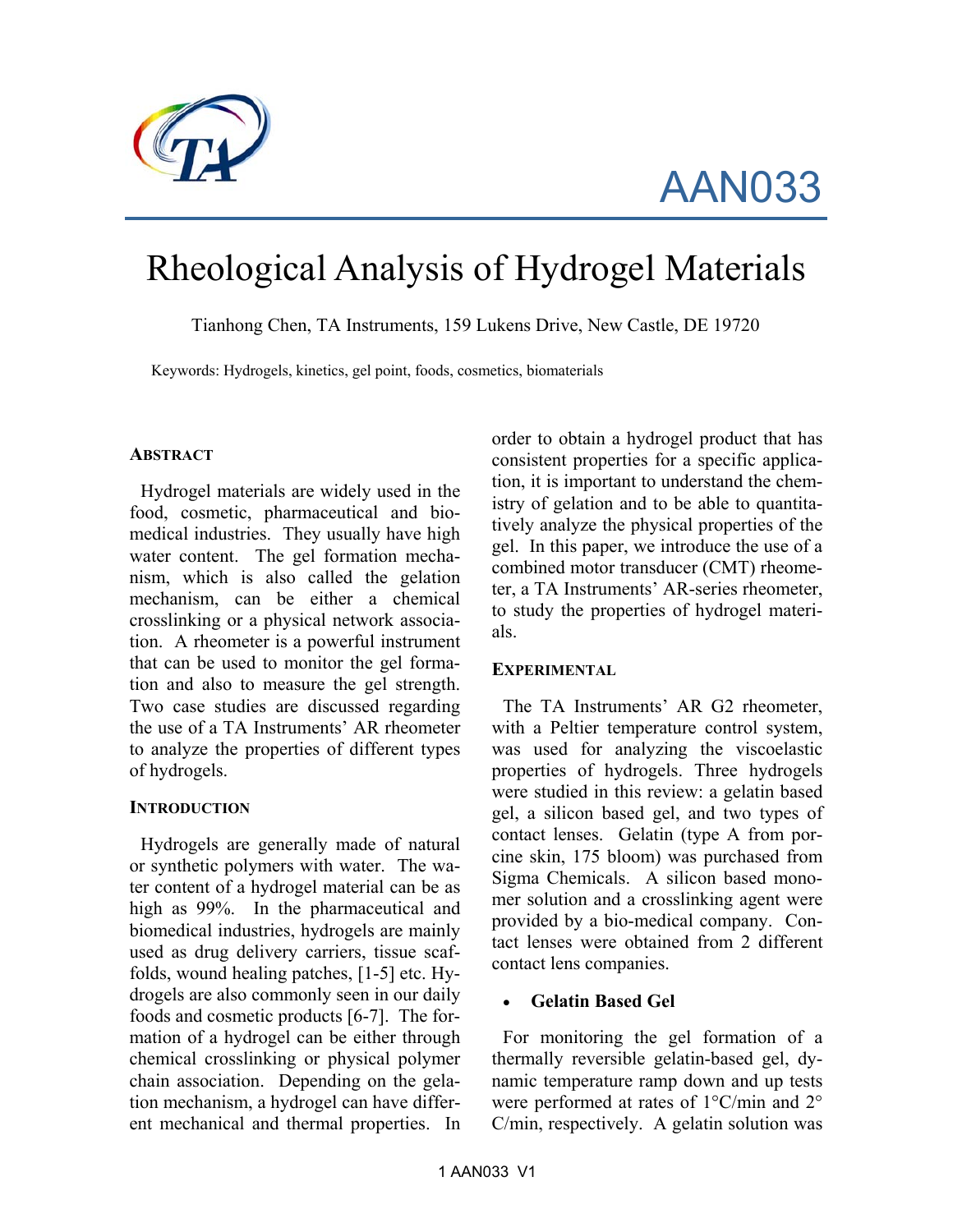

*Figure 1: AR Rheometer with crosshatched geometry* 

loaded onto the Peltier plate, which was set at 50°C. The upper geometry was a 60mm parallel plate. The measurement was performed at a frequency of 1Hz and at a strain that was within the linear viscoelastic region of the material. After the gel was formed between the parallel plates, a dynamic frequency sweep was conducted at room temperature to compare the mechanical strength of gelatin gels with different concentrations.

#### • **Silicon Based Gel**

Silicon based hydrogels are formed through chemical crosslinking reactions. To monitor the gel formation process, the crosslinking agent was added to the silicon monomer solution. The mixture was then loaded onto the Peltier plate, which was set at 37°C. The upper geometry was a 60mm parallel plate. A dynamic time sweep was performed at frequency of 1 Hz and a strain that was within the linear region of the material.

## • **Formed Gels**

To study the mechanical properties of a formed hydrogel material, the sample had to be pre-molded or cut into a disk with a smooth and uniform surface. The parallel plate geometry is the preferred geometry for this measurement. Also, an appropriate normal force must be applied to the sample during the test to ensure that the sample is in full contact with the geometry with no slippage. The amount of normal force that is needed is highly dependent on both the flatness and the strength of the gel. If the normal force is too low, the sample will slip during the test. If the normal force is too high, it may damage the gel structure. In addition to controlling the normal force, a crosshatched geometry is also recommended for testing strong gel materials. This geometry has a roughened surface which reduces the likelihood of sample slippage. Figure 1 shows a picture of a crosshatched geometry on an AR rheometer. Finally, some hydrogels must be measured under immersed conditions. A Peltier plate immersion cell (shown in figure 2) can be used to accommodate this requirement.



*Figure 2: AR Rheometer Peltier plate immersion cell* 

## **RESULTS AND DISCUSSION**

#### **A. Monitoring gel formation - Gelation**

As mentioned above, hydrogels can be formed either by a chemical crosslinking or by physical polymer chain association. A rheometer can be used to monitor the gel formation process. Both complex viscosity  $(\eta^*)$  and viscoelastic properties (i.e. G', G", tan δ) can be quantitatively recorded. Two case studies are provided as examples of monitoring the gel formation of a reversible (physical) and an irreversible (chemical) gel.

## • Reversible Gel Formation

 Gelatin-based hydrogels are formed through polypeptide chain association. Specifically, the peptide chains in gelatin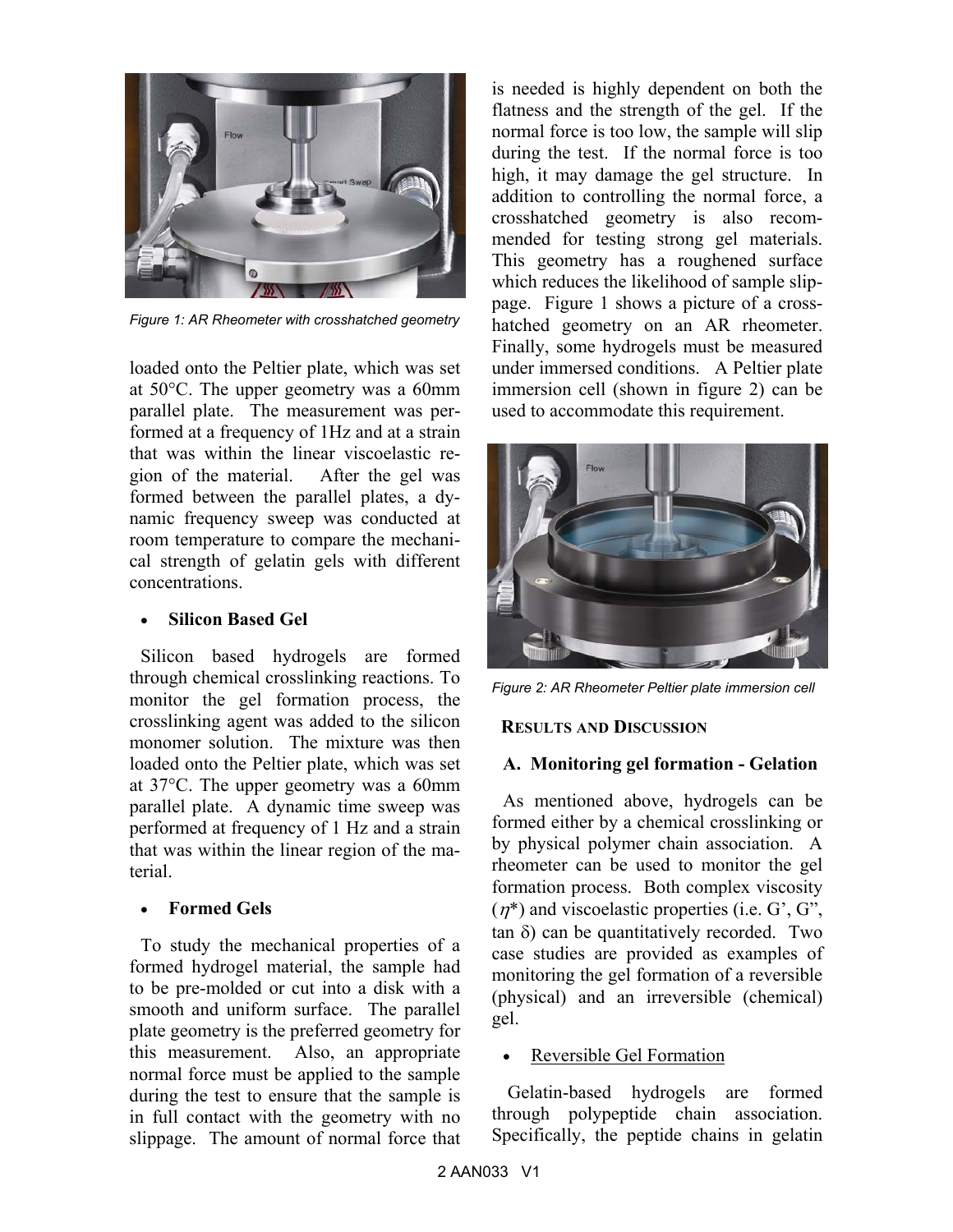form a triple-helix structure through hydrogen bonding at low temperatures, which leads to the formation of a gel [8]. This



*Figure 3: Gelatin based hydrogel. Temperature ramp* 

kind of gel is thermo-reversible. When heated to a higher temperature, the helical structure dissociates and the gelatin gel "melts" [9]. Figure 3 shows the temperature ramp test results for a 10% gelatin solution at cooling and heating rates of 1°C/ min and 2°C/min. Upon cooling, the gelatin solution underwent a liquid-to-solid transition (G'/G" crossover) at temperatures of 22-24°C. Note that the mechanical strength of the sample (elastic modulus, G') increased by over five decades during the gelation process. Since the formation of the triple-helix is predominantly a kinetically controlled process, the sol-gel transition (G'/G" crossover) appears at lower temperatures with higher cooling rates. Upon heating, the hydrogel begins to melt at 31° C. The helical structure totally dissociates, and the polypeptide chains revert to random coils. Clearly, this temperature ramp procedure can be used to monitor the gelation process of a thermally reversible hydrogel.

• Irreversible Gel Formation

Silicon based hydrogels are commonly used in the biomedical and pharmaceutical industries. These gels are formed through chemical crosslinking reactions. Figure 4 shows an example of monitoring a chemical crosslinking reaction of a silicon-based hydrogel. After mixing the crosslinking agent into the monomer solution, the mixture was loaded onto the Peltier plate. An isothermal dynamic time sweep experiment was conducted at 37°C. During the measurement, the change in the modulus  $(G', G'')$  and  $G^*$ ) and complex viscosity  $(\eta^*)$  were monitored as a function of time. The sol-gel transition time (G'/G" crossover time) was also recorded. This transition time can vary depending on the concentration of crosslinking agent and the reaction temperatures. After the gel formation the G' and G" curves reached plateaus indicating the completion of the crosslinking reaction.

### **B. Measuring the mechanical properties of a hydrogel**

The ideal way to accurately measure the mechanical properties of a hydrogel is to have the gel formed between the geometry plates. This avoids the potential of wall slippage during the test. A gelatin gel is an example of a thermally reversible hydrogel. In order to measure the mechanical properties of this gel, the sample was loaded onto



*Figure 4: Isothermal gelation of a silicon based hydrogel* 

the Peltier plate at an elevated temperature (50°C) where the material was in a liquid form. The temperature was then decreased to room temperature and the gel was formed between the plates. Figure 5 shows frequency sweep results of gelatin gels with different gelatin concentrations. No normal force was applied during the measurements. As shown in figure 5, the higher the gelatin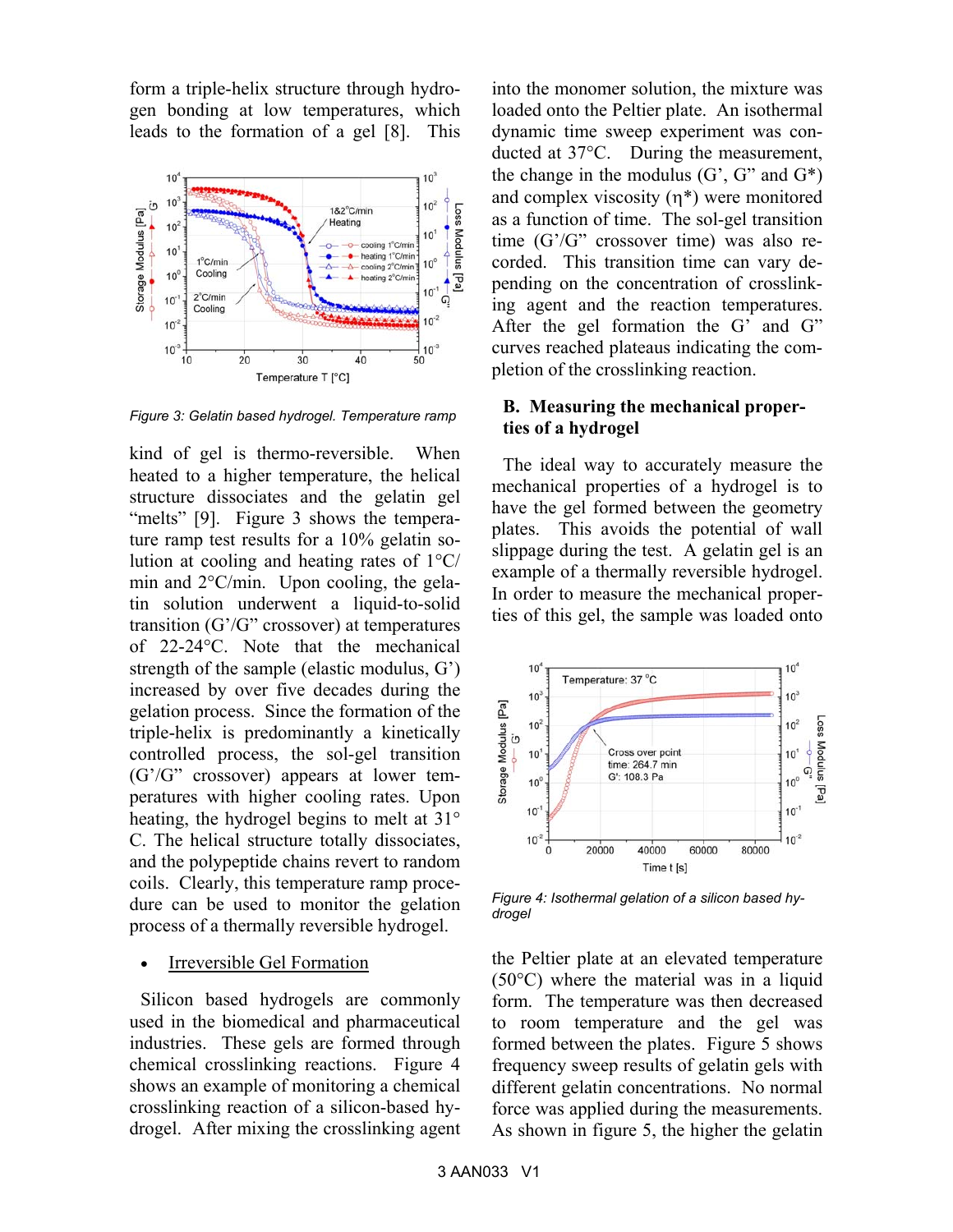concentration, the higher the gel strength (i.e. higher G'). In general, if the moduli curves (G' and G") show less frequency dependence, it means the gel has a wellstructured three-dimensional network. The moduli curves for a weaker gel show an increase as test frequencies are increased. The damping factor  $tan \delta$  can also be used to evaluate the elasticity of a gel. In general, an elastic material shows a lower *tan* δ value.



*Figure 5: Frequency sweeps of gelatin gels with different concentrations* 

In most cases, however, gels are prepared outside the rheometer. To measure the mechanical properties of this kind of gel, it is necessary to use a crosshatched geometry with appropriate normal force control to avoid sample slippage and to ensure good test accuracy and reproducibility. Figure 6 shows a comparison of the strain sweep results on a silicon-based hydrogel with and without the use of the crosshatched geometry and normal force control. When the standard geometry was used, the sample started to slip at a strain of less than 1%. Upon applying a normal force of 1N, the sample could be held until the strain reached 10%. However, as the normal force was increased, the measured modulus (i.e. G') increased as well. When testing hydrogels with a normal force applied, the measured modulus is referred to as the apparent modulus since the modulus is dependent on the normal force. Therefore, in order to get reproducible results, a constant



*Figure 6: Silicon based gels measured with and without using crosshatched geometry and normal force* 

normal force should be applied when studying a series of gels in order to compare their mechanical strength. The crosshatched geometry helped prevent further sample slippage. Figure 6 shows that using the crosshatched geometry, combined with normal force control, provides the most efficient way to prevent wall slip during the measurement.



*Figure 7: Frequency sweeps on contact lenses measured in the immersion cell* 

Some hydrogels must be stored and measured under immersed conditions. Figure 7 shows an example of such an application. A contact lens was tested using the AR G2 rheometer with the Peltier temperature controlled immersion cell (picture shown in figure 2). A dynamic frequency sweep test was performed over a range of eye blinking frequencies (0.5 to 5 Hz). Since a contact lens does not have a uniform thickness it is difficult to measure the absolute modulus. The  $tan \delta$  value is commonly used for com